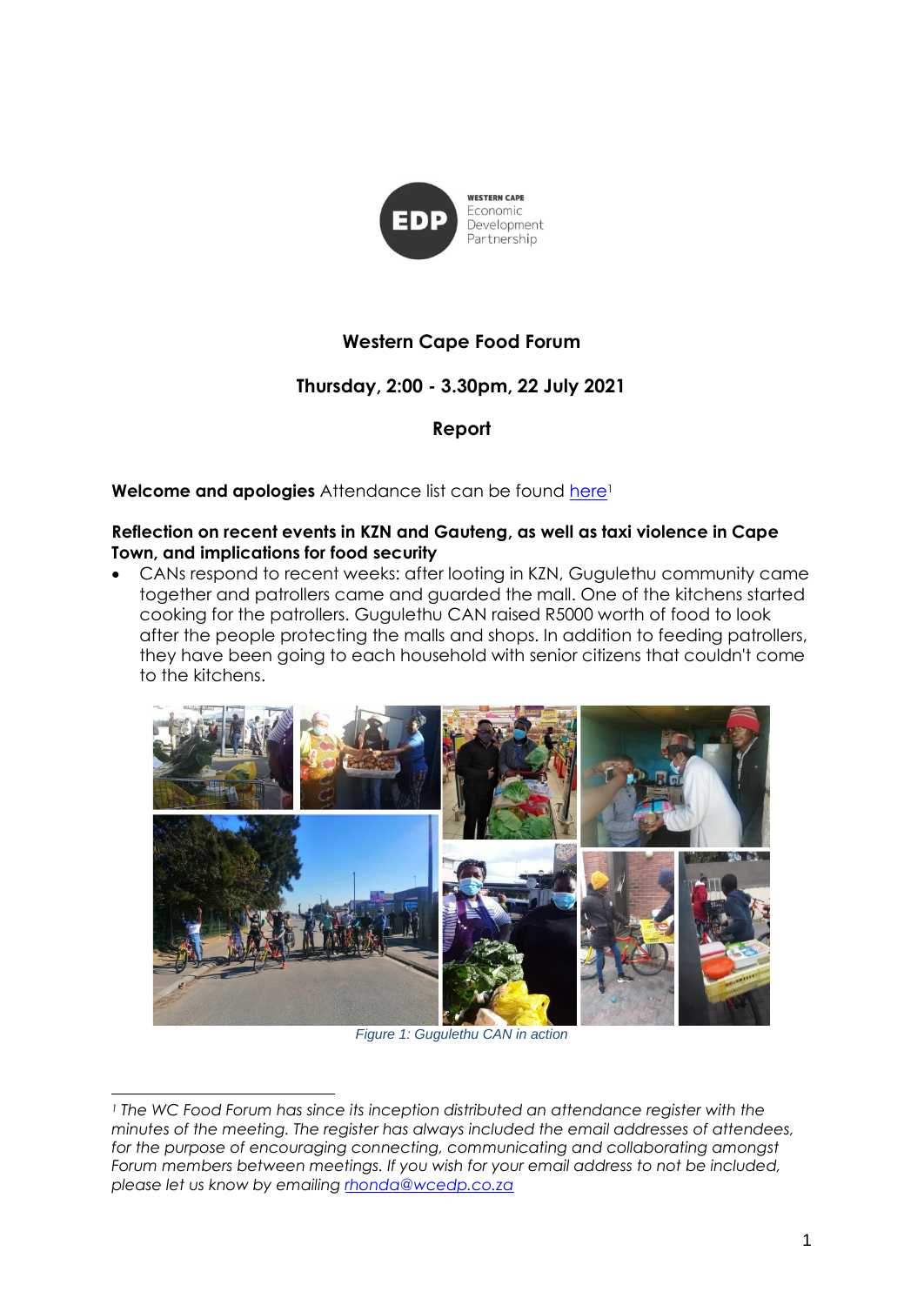- Cape Town Together also wrote an [open letter](https://capetowntogether.net/open-letter/taxi-violence) on taxi violence to Mayor and Premier.
- Adapted WCG DEDAT survey: 25 responses from Civil Society Organisations, over 92% of orgs are affected. The main themes in the survey responses included: Project funding is threatened and there is cancellation of projects; organisations' reputations are damaged as they can't deliver on their commitments; increased food insecurity; loss of livelihoods due to inability to get to work is increasing the need for food relief; there is a call for strategic leadership; rising costs of food as a result of the violence; there is a shift to digital vouchers to avoid the safety threats; there is an even bigger need for food relief and community support at this time.

To what extent have your activities (e.g. food distribution) been disrupted? 25 responses



**Feedback** from forum participants:

- Local food is less open to disruption, community and food gardens are critical to stop reliance on large suppliers, increase consistency and variety, shorten supply chain and to buy locally/seasonally.
- One of the challenges to urban agriculture is the poor soil quality in the Cape Flats and limited inputs; however, there are ways to improve the quality and with more investment and land made available, the potential is great.
- Important to ensure communities want gardens and have the capacity to maintain and grow them.
- Government will need to work with communities to strengthen resilience. Community development is crucial to protect assets and ensure we can work together to avert bigger crisis in the future.
- Taxi violence is not new in CT. Recent events highlight structural inequality that exists in Cape Town and further exacerbates the issues. E.g. contrast between responses to UCT fires vis-à-vis people stranded from taxi violence. Where's law enforcement and government leadership?
- Louise van Rhyn Partners for Possibility has set up an informative WhatsApp group this week called ACT4SA (Active Citizens Together 4 South Africa). Anyone wishing to share their feelings, thoughts, suggestions re what's happened in KZN & Gauteng & offering services of any kind to assist, may do so via the group. Contact Pearl Nel for more info.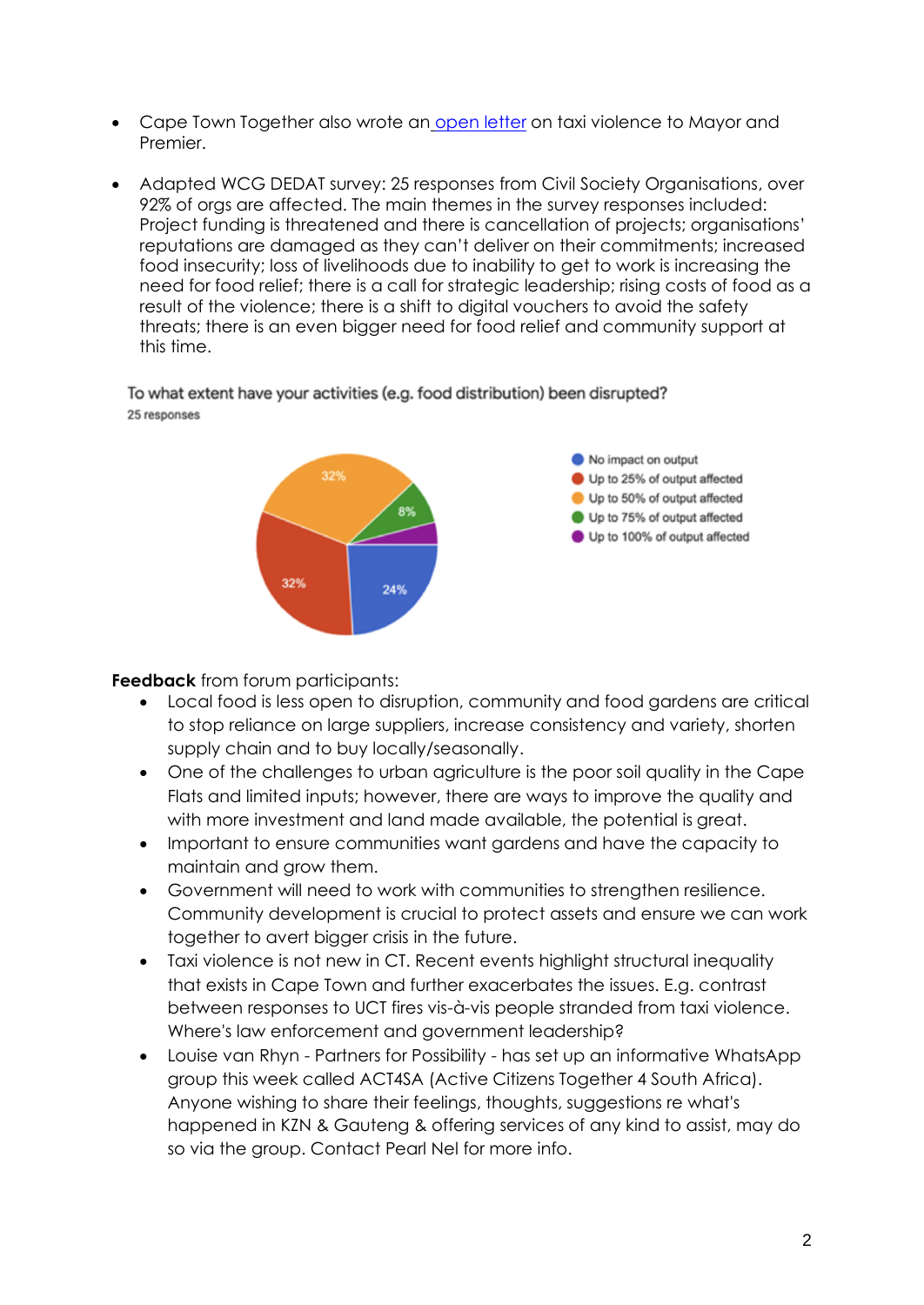- One week of crisis showed vulnerability of food system, and dependence from other provinces; this was exacerbated by panic buying, taxi violence, and food wastage (e.g. milk in KZN), interrupting other things like vaccination process.
- There is a clear need to engage City planning from transport and public works around food. Integrated transport plans right now don't have food security lenses. Also important to look at the way in which malls are extractive in townships. Opportunity to engage with WC Property Association, SAPOA, etc. about integrating into communities and applying shared-value principles. V&A interested in partaking in conversations.

The survey findings have been shared with the Western Cape Government.

## **WC Food Forum strategy session to be held on 9-11.30 on 19 August**

The strategic session with working groups on 13 July concluded the forum should pool resources and integrate work to have greater impact rather than continue with separate work groups. A survey will be distributed for input in the strategy session's agenda; and support can be made available to those who require data to join in. The idea is to hold a session that builds on ongoing relevant processes; namely:

- Feedback from provincial consultation of South Africa's National Food System Dialogue, held on 6 July, and Synthesis Meeting, held 22 July:
	- o We are seemingly not all on the same page. There are many different interpretations of what is meant by 'food security' and different starting points for food system change: e.g.
		- 1. Primary production: Boost commercial agricultural and subsistence farmers (food availability)
		- 2. Rural poverty and the inclusion of small-scale rural producers and farming communities (rural development)
		- 3. Food aid and other social relief grants during crises (social development)
		- 4. Impact of climate change and the need for more resilient food systems (sustainability and the true cost of food)
		- 5. Urban food systems systemic failure in terms of food access and affordability (role of cities and towns)
		- 6. Local production for local consumption (shorter food supply chains)
		- 7. Maternal and child nutrition, focusing on family food security and food safety (health and wellbeing)
	- o Food policy discussions tend to be dominated by the economic cluster (government and food industry): focus on value-adding investments and job creation, and the privileging of large-scale production, processing, distribution and retail vs. health policy emphasis on fresh, unprocessed (healthier) foods. Focus on calories rather than high nutrition quality.
	- o Very little focus on end-to-end value chain approach. The focus tends to be on only one of six pillars of food security, namely 'availability'. The **Six Pillars of Food Security** are**:**
		- 1. **Availability –** Having a quantity and quality of food sufficient to satisfy the dietary needs of individuals, free from adverse substances and acceptable within a given culture, supplied through domestic production or imports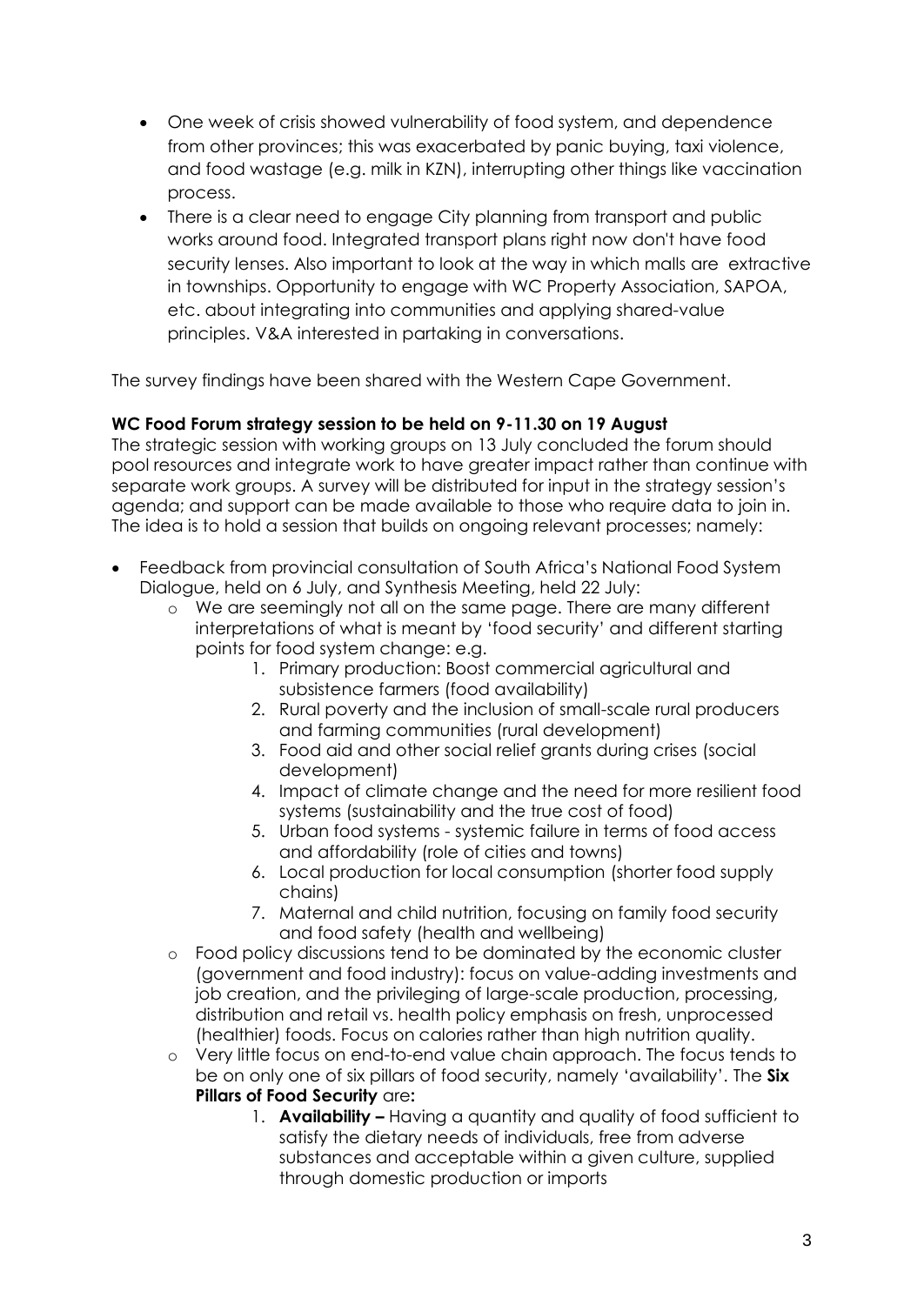- 2. **Access (economic, social, and physical) –** Having personal or household financial means to acquire food for an adequate diet at a level to ensure that satisfaction of other basic needs are not threatened or compromised; and that adequate food is accessible to everyone, including vulnerable individuals and groups
- 3. **Utilisation –** Having an adequate diet, clean water, sanitation, and health care to reach a state of nutritional well-being where all physiological needs are met
- 4. **Stability –** Having the ability to ensure good security in the events of sudden shocks (e.g., an economic, health, conflict, or climate crisis) or cyclical events (e.g., seasonal good insecurity
- 5. **Agency –** Individuals or groups having the capacity to act independently to make choices about what they eat, the foods they produce, how that food is produced, processed, and distributed and to engage in policy processes that shape food systems. The protection of agency requires socio-political systems that uphold governance structures that enable the achievement of FSN for all.
- 6. **Sustainability –** Food system practices that contribute to longterm regeneration of natural, social, and economic systems, ensuring the food needs of the present generations are met without compromising the food needs of future generations. (Adapted from: HLPE. 2020. Food security and nutrition: building a global narrative towards 2030. A report by the High Level Panel of Experts on Food Security and Nutrition of the Committee on World Food Security, Rome[.](http://www.fao.org/3/ca9731en/ca9731en.pdf) <http://www.fao.org/3/ca9731en/ca9731en.pdf>
- There is little emphasis on inclusive food governance in the discussions.
- All of the above results in: food policy incoherence, tensions and competing agendas within government and society, e.g.: rural vs. urban; formal/ large vs. informal/ small scale; food as economic commodity vs. social good
- Food systems change requires 'solution coalitions' and partnerships across different sectors and interests. Given different world views, it may be difficult to agree on a shared vision. However, we need to aim to agree on a minimum programme of action, to build a common agenda for joint action. How can we reframe the concept of food security to include more perspectives and approaches, to make it a 'both/ and' rather than an 'either/ or situation?
- Challenge: Can we achieve both food security/ nutritional outcomes and economic objectives?
- o Update on Western Cape Government food programme (Nourish to Flourish): Good progress on developing a place-based model for mapping and engaging local food and nutrition systems. Basis for developing support for shortening the food chain between producers and consumers
- o Update on City of Cape Town food programme:
	- Internal launch to mobilise departmental functions, mandates and staff to support an integrated food systems programme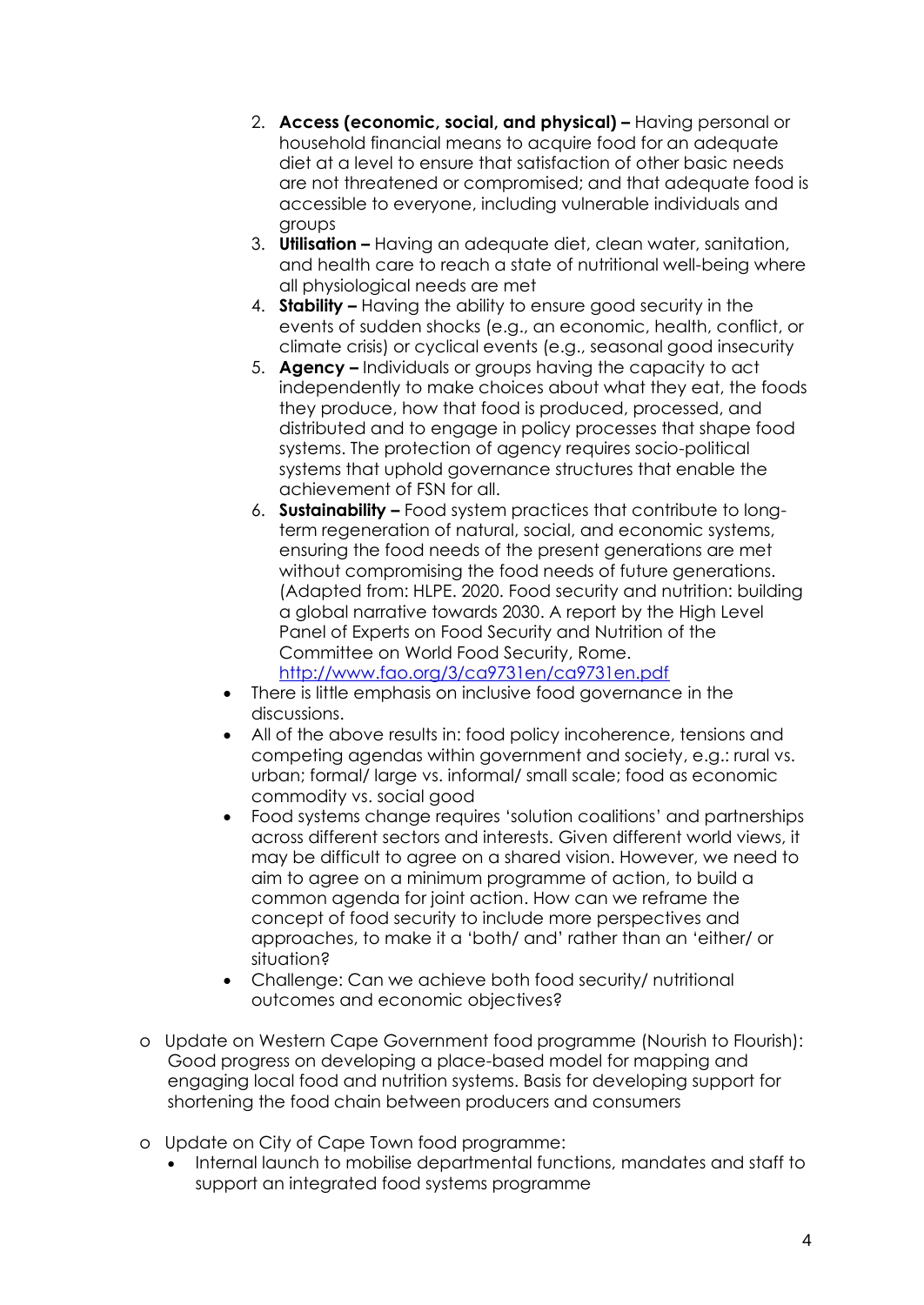- Positive developments around the future role of the CT Fresh Produce Market, which plays a critical role in providing nutrient-rich fresh fruit and vegetables at on average 30% less than mainstream supermarkets (access to better nutrition), mainly via a network of informal and small businesses (inclusive food system)
- o Overall observations:
	- Despite being recognised for doing excellent work in providing food relief during the pandemic, CSOs remain relatively marginalised in food policy debates, confined to a small 'social welfare' category. How can CSOs get more involved in other parts of the food system, for example, job creation and livelihoods, and working with small businesses and informal traders?
	- Inclusive food governance: how do we increase formal avenues for engagement with civil society?
	- How do we help each other to understand the food system as a complex whole, made up of multiple drivers that influence the food system (e.g. biophysical and environmental, infrastructure and technology, political, socio-economic, demographic, governance) and different parts of the food chain (e.g. production, transport, aggregation, storage, processing, distribution, consumption and waste management?) We need to be able to 'see' the whole system, with all the moving and connected parts, while at the same time remain focused on local action where we can make a difference.
	- We all have different perspectives depending on our different roles, interests and world visions) and often struggle to hold the whole picture with its interrelated parts. We need to do more work on educating ourselves about how the food system works, and who it works for, using simple language and practical examples.

### **Feedback**

- The Food Forum strategy should be focused on what is possible in the Western Cape primarily; nevertheless, it is important to be aware of the food system globally, nationally; and understand the inter-dependences.
- Helpful to map and understand bigger picture in order to partner and take action - this includes understanding what government is doing and avoid seeing 'only part of the system'.
- A vision of a sustainable resilient localized food system that feeds everybody can help us shape actions.
- This strategy must be brought together with government plans; namely, Nourish to Flourish at the Western Cape and the City's Food System Programme. There is a clear opportunity to broaden the view and bring together everyone around a common agenda around where to intervene, what civil society can do well, what government can do well, what to do together.
- Important to build on what already exists and the energy civil society has galvanised in an unprecedented way in the past 12-18 months. This also entails encouraging entrepreneurship starting at the grassroots level.
- The strategy must also address how civil society can get more involved in the 'economic' part of the food system and not just the 'social' part of the system.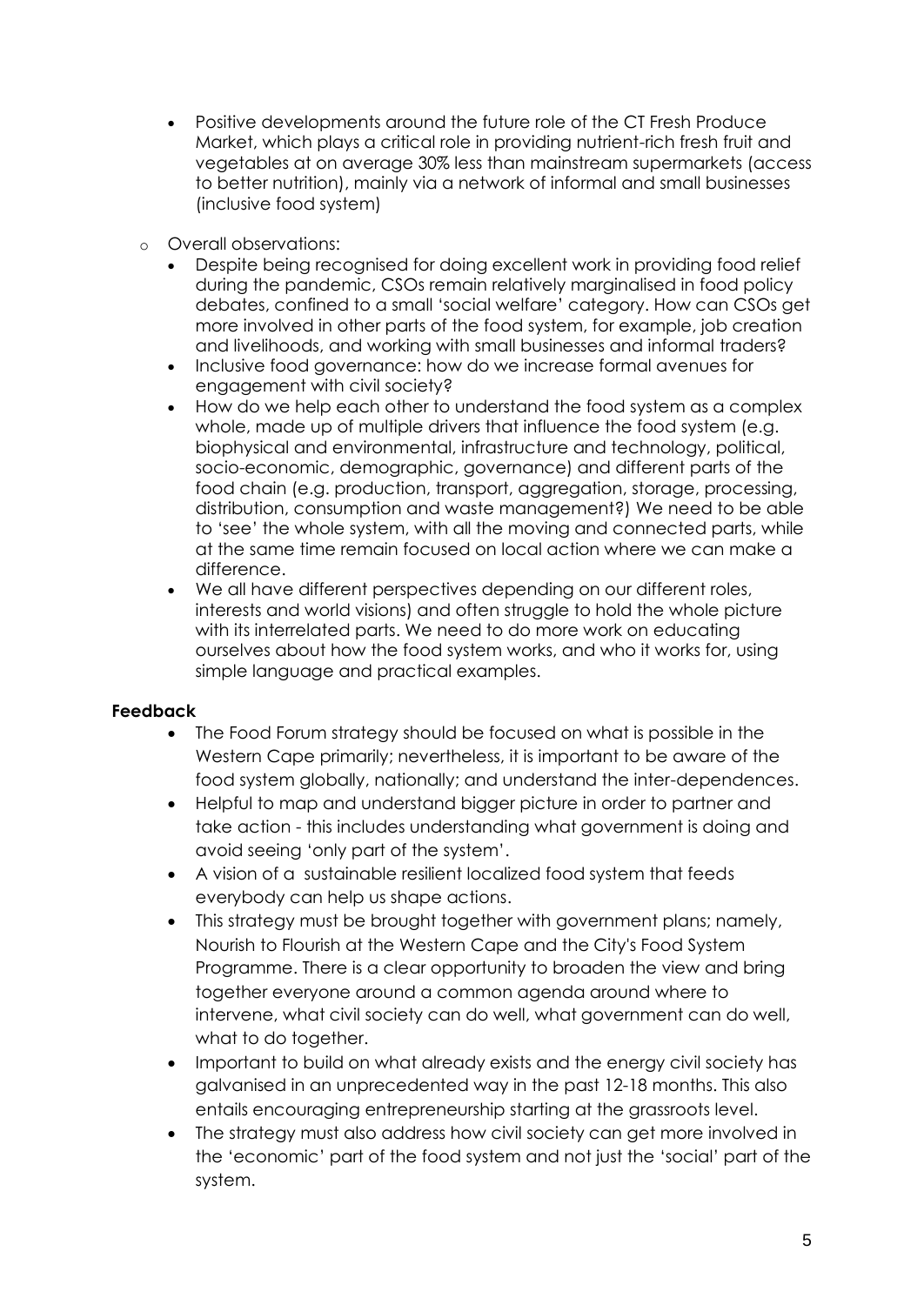- Government does not have monopoly on knowledge and what works and wants to learn more what civil society knows and the practical experience developed. N2F is focused on three sites (Langa, Worcester, and Knysna) to understand what works and what isn't working in terms of local food eco-systems.
- Suggestion for an update on Western Cape Governments' N2F and City's food plan to be presented at this Forum; and explore formal avenues for engagement between government and civil society; and other voices (e.g. private sector).

## **ICLEI's July's Africa Food Month, reflections from Cape Town and other African cities**

By Solophina Nekesa. Professional Officer, Urban Systems. ICLEI Africa. 2021 African City Food Exchange, dialogues with local governments around food system challenge. Presentation can be found [here.](https://drive.google.com/file/d/1jDiD3hohJ3n36eK2-XKfl5cZP2O6U-q_/view?usp=sharing)



### **Feedback:**

- WCG and COCT can build on work by local entrepreneurs. e.g. CTT Food Growers initiative (FGI) [Youtube channel](https://www.youtube.com/channel/UC3S5eHIVUDhY6bgrpRiJLSQ)
- For the Mayoral Fund, can we look at ways to develop pathways to food access for existing initiatives? (e.g. new avenues for informal community kitchens to get funding).
- One of the key goals must be to create an enabling environment e.g. N2F mapping what's happening in three areas and trying to improve relationships between relative departments and civil society etc.
- It can help to look at the steps and areas identified in more depth to connect the dots.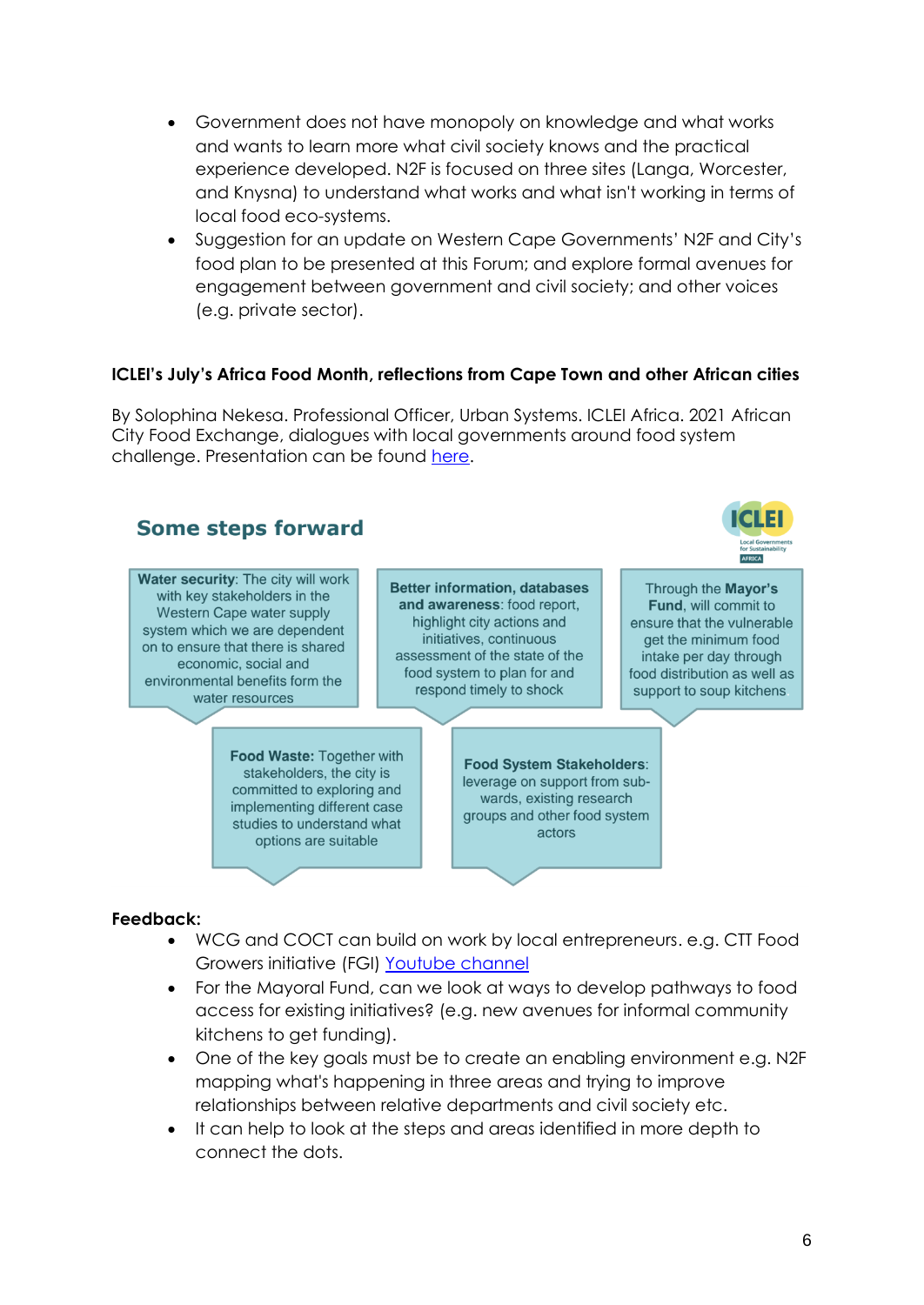#### **Information updates and knowledge sharing:**

- The one year anniversary of the Cape Town Food Dialogues 2020 was this week. Have a look at [fooddialogues.info](http://fooddialogues.info/) .
- Ralph Hamann has developed a short guide on food system thinking (in cities), for WWF. It is in draft form - if anyone is interested to take a look, he'd love to hear any feedback; please reach out at [ralph.hamann@uct.ac.za.](mailto:ralph.hamann@uct.ac.za)
- Kurt Ackerman is looking to connect with anyone who has knowledge or experience in establishing cooperatives and collectives in urban food space (for profit or not for profit), looking for someone who has facilitated that or been part of the legal/bureaucratic processes - please contact [Kurt@fairfood.org.za.](mailto:Kurt@fairfood.org.za)
- 'Good Hood' Stories: On Thursday 8 July, the SA Cities Network (SACN) launched a series of videos. One of them tells the story of a partnership for urban rooftop gardens in Johannesburg CBD. You can watch it [here.](https://www.sacities.net/joburgs-urban-agriculture-initiative/) You can watch all the videos, which deal with achieving collective impact through local partnerships, [here.](https://www.youtube.com/playlist?list=PL5ahUpcLGcncZxvLIJcRQYTQWLboQABwy)
- More from CTT Food Growers Initiative:
	- o <https://youtu.be/gGYpmue1YTA>
	- o <https://youtu.be/WBMn417TO6E>
	- o <https://youtu.be/IjP4dVTN64o>
	- o <https://youtu.be/0LEIf76JY-8>
	- o [https://youtu.be/\\_1E3l8xaxZc](https://youtu.be/_1E3l8xaxZc)
	- o <https://youtu.be/44qB4KtVrvc>
- [African Centre for Cities Podcast Series:](https://www.africancentreforcities.net/programme/planning-for-food-secure-african-cities-podcast/?fbclid=IwAR3-NPUUvAbGlVvvZA1IZjVDN903PCefFwVrUGVjrzTiyqsMA-8pkpdkRCU) Planning for Food Secure African Cities: Podcast One – What have you eaten today? Podcast Two – History of How Urban Planning has Shaped our Urban Food system. Also contains list of excellent food system resources.
- [The State of Food Security and Nutrition in the World 2021](http://www.fao.org/documents/card/en/c/cb4474en/) (FAO). "The high cost of healthy diets coupled with persistent high levels of income inequality put healthy diets out of reach for around 3 billion people, especially the poor, in every region of the world in 2019".
- Voices from CANs: [Pam's story and experience with the Gugulethu CAN](https://katicollective.com/what-were-thinking-1/cape-town-together-community-action-networks-cans-driving-hyperlocal-change). "I wish that government could [understand] that we actually don't want to do their job, but we do it because they're not doing it. And when we want to collaborate with them, they should bring something to the table. The CANs are working [for] no salary. They do the work because it's needed to be done, and government is not doing that work but actually has the resources to do it. The government [has so much] red tape…why offer something that you know that someone is really not going to get."
- Processing of nutrient-dense food by the Inani Startwell Foundation: Read about a new non-profit food factory up and running [here.](https://preview.mailerlite.com/l1k0k9/1730371593693042128/i9p1/) "The term 'Silent Hunger' or Chronic Malnutrition is used when children have access to food but NOT to nutrients. Some would say their food is energy-rich and nutrient-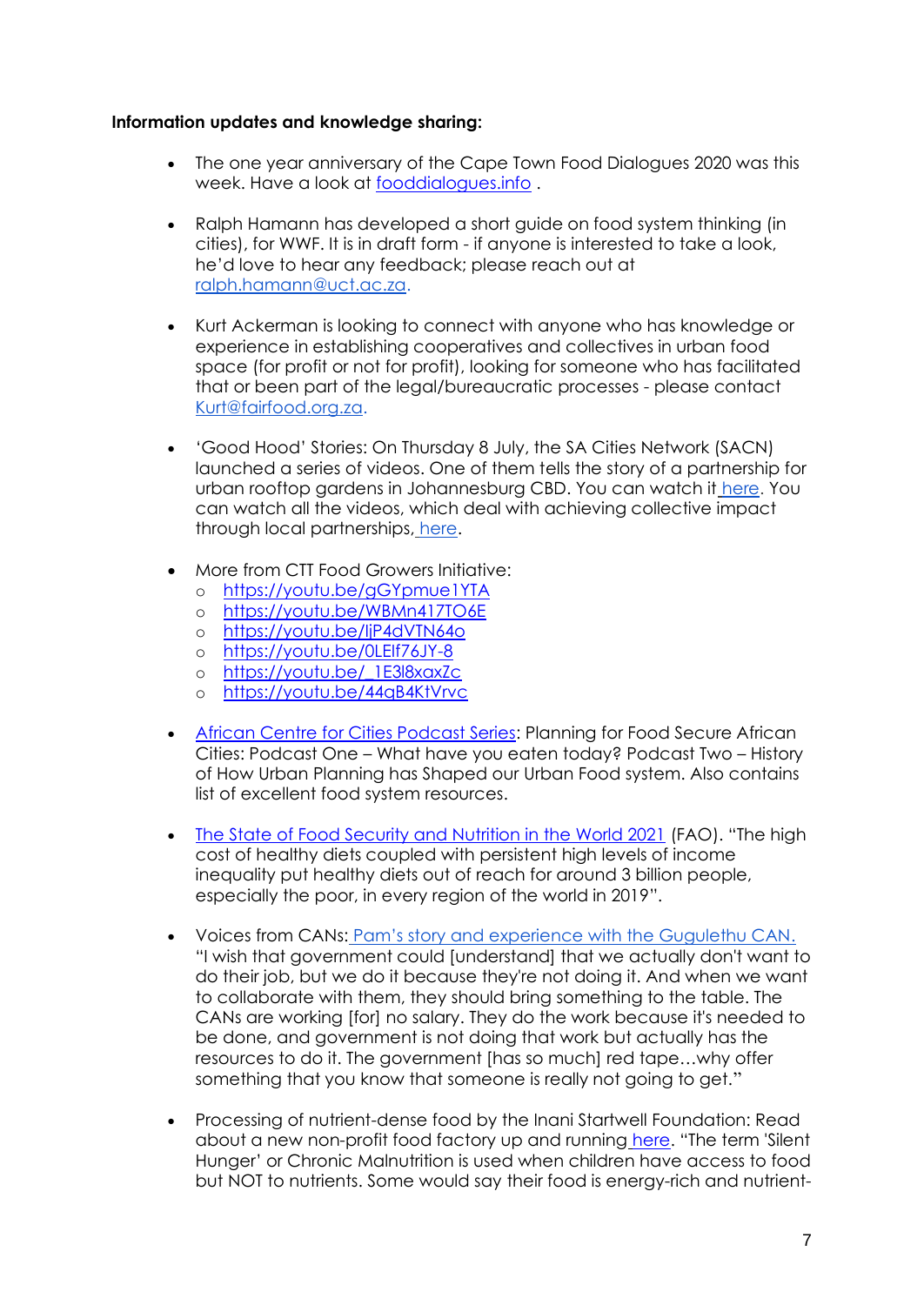poor."

- [Working Toward Food Equity: Connecting Local Farms with Underserved](https://reospartners.com/working-toward-food-equity-breaking-down-barriers-to-connect-local-farms-with-underserved-communities/)  [Communities in the USA.](https://reospartners.com/working-toward-food-equity-breaking-down-barriers-to-connect-local-farms-with-underserved-communities/) "Meet Red Tomato. This mission-driven non-profit organization is dedicated to working with local growers and communities across the North-eastern United States to improve the long-term viability of small and mid-sized farms. Recently, the organization realized a missing link in serving its mission: While Red Tomato helped growers distribute and sell their product to retailers, underserved communities in the area were being left out, with little to no options to obtain fresh, local produce. Thus began the Bypass Project."
- [Food insecurity in South Africa](https://cramsurvey.org/wp-content/uploads/2021/07/13.-Van-der-Berg-S.-Patel-L-and-Bridgeman-G.-2021-Food-insecurity-in-South-Africa-%E2%80%93-Evidence-from-NIDS-CRAM-Wave-5.pdf)  Evidence from NIDS-CRAM. "We conclude that given the protracted nature of the pandemic, slow recovery and its continuing social and economic impact, and the stabilisation of household and child hunger at higher levels, support for vulnerable households remains crucial, especially support targeted at households with children, given the tragic consequences of enduring hunger for stunting and children's long-term development."
- [New hunger report spotlights controversial UN Food Systems Summit.](https://usrtk.org/our-investigations/un-hunger-report-food-summit/?fbclid=IwAR0zW8Iy1sqKjXQUQB0q4MWqZ3rN3bc_kajfT-JIsYyeVpkLeLl4qjiqNfA) "Hunger and malnourishment increased dramatically during the Covid-19 pandemic, according to a sobering United Nations report released Monday. The report is the first comprehensive assessment of hunger since the pandemic struck, and estimates a 25% increase in the number of severely undernourished people across the globe. While no region of the world was spared, Africa was the hardest-hit."
- [Why Food Should be a Commons Not a Commodity.](https://ourworld.unu.edu/en/why-food-should-be-a-commons-not-a-commodity) "If we were to treat food as a commons, it could be better produced and distributed by hybrid tri-centric governance systems implemented at the local level and compounded by market rules, public regulations, and collective actions."
- [Zumite sedition and the emerging 'politics of the mall'](https://www.dailymaverick.co.za/article/2021-07-21-july-2021-zumite-sedition-and-the-emerging-politics-of-the-mall/?fbclid=IwAR1cPH3ZluUj7KfhuOQcoXaHlnJDJy5WBjuSIzu6g4BxG5zgcjNSEDlZ_vI) An article in the Daily Maverick by Prof Mark Swilling on how consumerisation and financialisation have driven economic growth since 1994, and how the proliferation of malls has negatively affected local communities. See also Prof Jane Battersby: [Food System transformation in the Absence of Food](https://www.ingentaconnect.com/content/alex/benv/2017/00000043/00000003/art00009)  [System Planning: The Case of Supermarket and Shopping Mall Retail](https://www.ingentaconnect.com/content/alex/benv/2017/00000043/00000003/art00009)  [Expansion in Cape Town, South Africa](https://www.ingentaconnect.com/content/alex/benv/2017/00000043/00000003/art00009) and [The Food Desert as a Concept](https://www.mdpi.com/2071-1050/11/2/458)  [and Policy Tool in African Cities: An Opportunity and a Risk.](https://www.mdpi.com/2071-1050/11/2/458)

# **Upcoming events**

Please remember you can access and input into a full calendar of events [here:](https://docs.google.com/document/d/1-6H6X74neM5ddGisqZpO0xPqnyTkyR9xL8OqkIDQQ4o/edit)

CTT FGI is hosting their second workshop on living soils series on 18th August starting at 10am, covering nematodes and going through results of soil tests. [Register here](https://us02web.zoom.us/meeting/register/tZ0odu-qqT0pHNTakVrLQHQNaRRNo399jkwF)